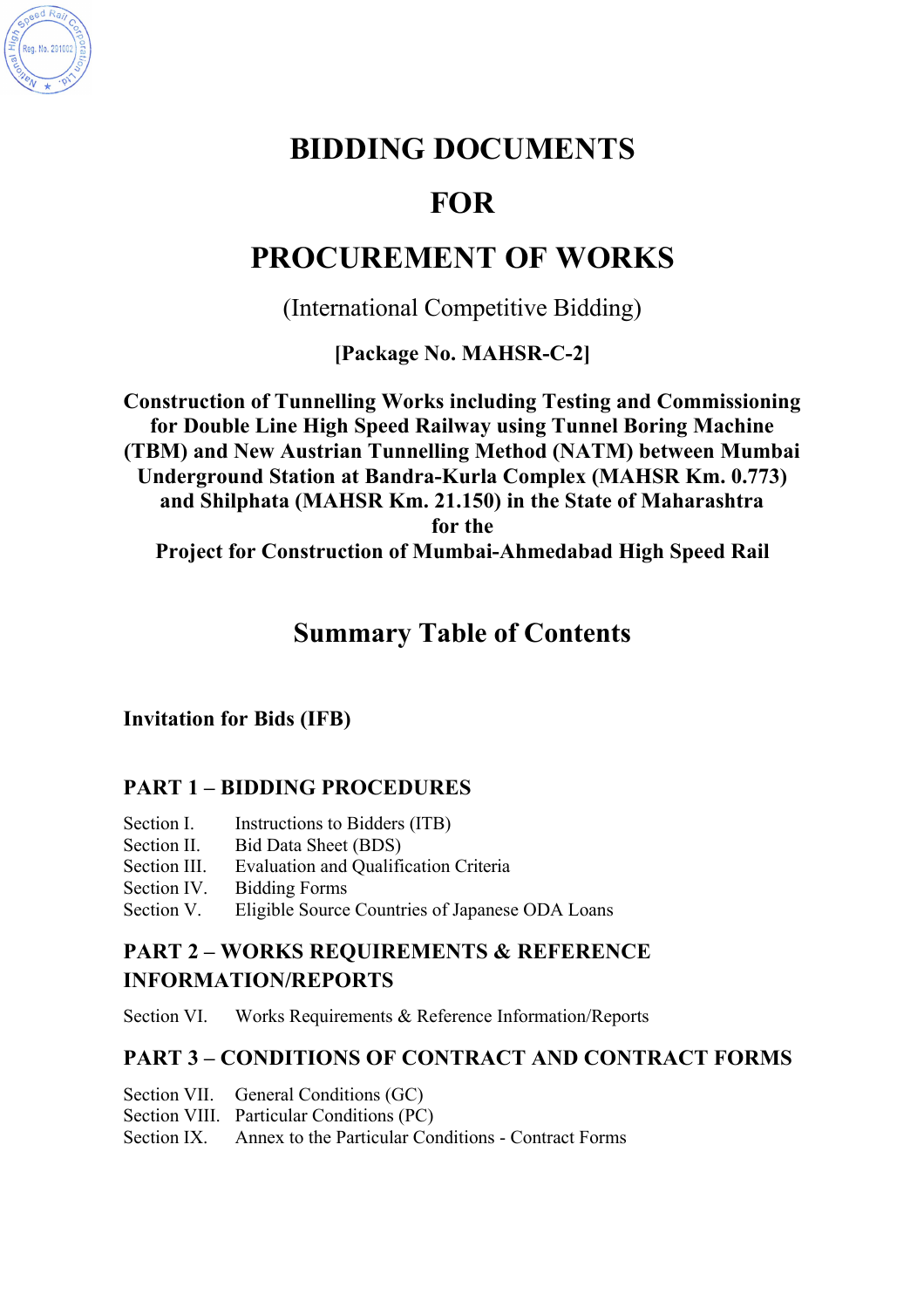

# **National High Speed Rail Corporation Limited (NHSRCL)**

2nd Floor, Asia Bhawan, Road No. 205, Sector-9, Dwarka, New Delhi, 110077, India

# **INVITATION FOR BIDS** (INTERNATIONAL COMPETITIVE BIDDING)

Date: 28.10.2021 Loan Agreement No: ID-P277 & ID-P279 IFB No: MAHSR-C-2

**Construction of Tunnelling Works including Testing and Commissioning for Double Line High Speed Railway using Tunnel Boring Machine (TBM) and New Austrian Tunnelling Method (NATM) between Mumbai Underground Station at Bandra-Kurla Complex (MAHSR Km. 0.773) and Shilphata (MAHSR Km. 21.150) in the State of Maharashtra for the Project for Construction of Mumbai-Ahmedabad High Speed Rail** 

# **[Package No. MAHSR-C-2]**

# **NOTICE OF INVITATION FOR BIDS**

## **(SINGLE STAGE TWO-ENVELOPE BIDDING)**

- (1) The Government of India has received a loan from the Japan International Cooperation Agency (JICA) towards the cost of the Project for Construction of Mumbai – Ahmedabad High Speed Rail. It is intended that part of the proceeds of this loan will be applied to eligible payments under this Contract for the Works as described in the title.
- (2) The Government of India through National High Speed Rail Corporation Limited (NHSRCL) (herein after referred to as Employer) now invites online Bids from eligible Bidders for the construction and completion of the Works as described in the title.

International Competitive Bidding will be conducted in accordance with JICA's Single Stage ("Two Envelope") Bidding Procedure.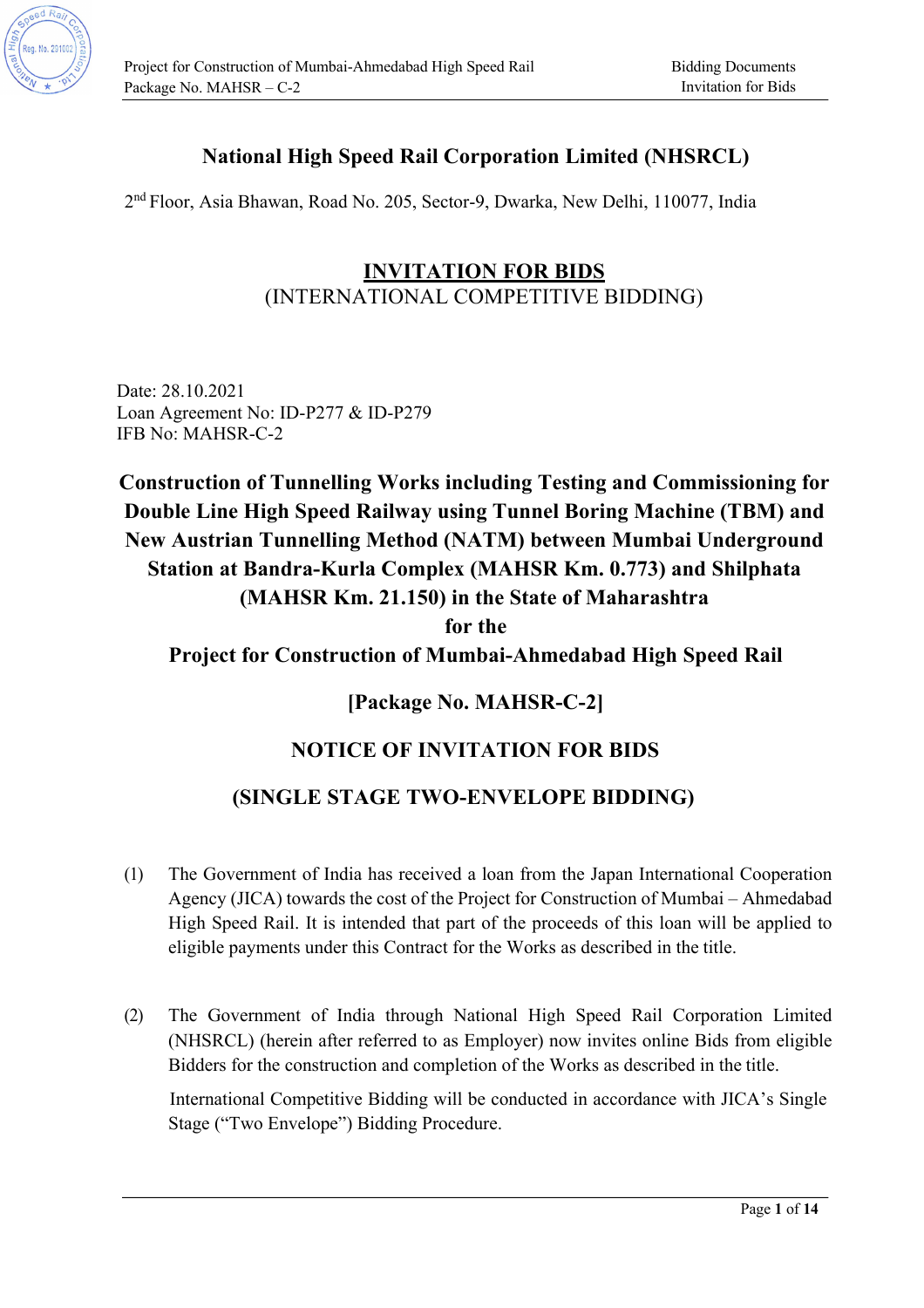

(3) Bidding will be conducted through procedures in accordance with the applicable Guidelines for Procurement under Japanese ODA Loans and is open to all Bidders from eligible source countries, as mentioned in Section-V Eligible Source Countries of Japanese ODA Loans.

Only those firms shall be eligible to purchase the Bidding Documents and participate in the Bidding process who fulfil the following criteria:

The Eligible Nationality of the supplier(s) and/or contractor(s) for procurement of all goods, works and services shall be Japan and/or India in the case of the prime contractor. In case where the prime contractor is a joint venture, such joint venture shall be eligible provided that the nationality of the partner, both lead and other partner is Japan and/or India.

With regard to above, the nationality of the supplier(s) and/or contractor(s) can be regarded as Japan (hereinafter referred to as the "Japanese Company") if all of the following conditions are satisfied:

- (a) Such supplier(s) and/or contractor(s) shall be nationals of Japan and/or juridical persons incorporated and registered in Japan, and have their appropriate facilities for producing or providing goods and services in Japan and actually conduct their business there;
- (b) Notwithstanding (a) above, a juridical person incorporated in a country or area other than Japan that satisfies all of the following conditions can be regarded as the Japanese Company:
	- (i) It is a subsidiary included in the scope of consolidation and factored into the aggregated accounting figures of the consolidated financial statement of the Japanese Company made in accordance with the Financial Instruments and Exchange Act of Japan and the related ministerial ordinances; and
	- (ii) It is registered in the country or area where it was incorporated, has its appropriate facilities for producing or providing goods and services there, and actually conducts its business therein.
- (c) The nationality of the supplier(s) and/or contractor(s) can be regarded as India (hereinafter referred to as the "Indian Company") if all of the following conditions are satisfied:
	- (i) Such supplier(s) and/or contractor(s) shall be nationals of India and/or juridical persons incorporated and registered in India, and have their appropriate facilities for producing or providing goods and services in India and actually conduct their business there;
	- (ii) In the case of a juridical person, a majority of the subscribed shares shall be held by nationals of India or juridical persons incorporated and registered in India;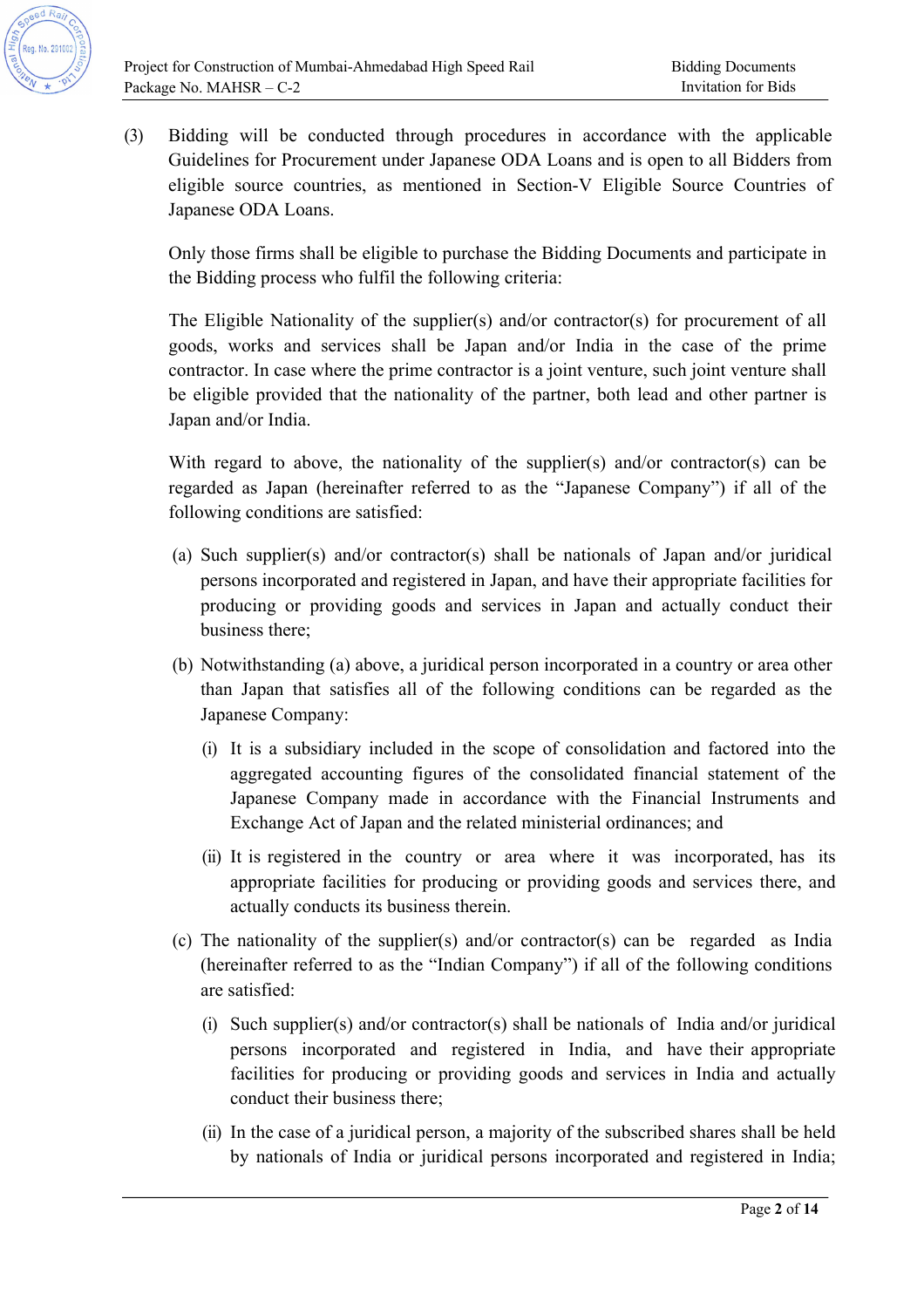

and

(iii) In the case of a juridical person, a majority of the full-time directors shall be nationals of India.

Only the firms with Eligible Nationality as Japan or India can purchase the Bidding Documents. In order to establish compliance to this provision, the Intending Bidders shall be required to submit the Intending Bidder's Information Form (Annexure-1 to IFB) along with the attachments specified in the Form.

The application for the purchase of the Bidding Documents and Intending Bidder's Information Form (Annexure-1 to IFB) shall be sent at the Employer's address/email given at the Para (4) below, by email with pdf attachment, so as to reach NHSRCL at least ten (10) days in advance of the intended date of purchase of the Bidding Documents.

Based on compliance to the requirements as stated above, NHSRCL shall notify the Intending Bidders to submit the duly filled 'Agreement on Non-Disclosure Obligation' (Appendix to IFB) and pay the non-refundable fee for the purchase of the Bidding Documents.

(4) Interested eligible Bidders may obtain further information and inspect the Bidding Documents at the office of:

Managing Director National High Speed Rail Corporation Limited (NHSRCL) 2nd Floor, Asia Bhawan, Road No.205, Sector-9, Dwarka, New Delhi – 110077, India Tel: +91-11-28070000 Fax: +91-11-28070250. E-mail: c2packagetender@nhsrcl.in

(5) For Intending Bidder(s), who are so notified by Employer/NHSRCL, a complete set of Bidding Documents, shall be available for downloading from e-procurement portal of NIC https://etenders.gov.in/eprocure/app from 29.10.2021 (09:00 Hrs) to (up to 02.03.2022 (15:00 hrs IST) upon payment of a non-refundable fee of **INR 236,000.00** (**Indian Rupee Two hundred and thirty-six thousand only) including GST** towards cost of Bidding Documents in the form of online remittance/ RTGS/NEFT/IMPS and uploading of Non- Disclosure Agreement (NDA) duly filled as per format provided in Appendix to IFB. Interested Bidders, upon payment of Cost of Bidding Documents, shall be required to upload the NDA duly filled in the e-procurement portal and send an email to the Employer at email address mentioned in para 4) above along with necessary details (i.e. name and address of the Bidder, email id and copy of proof of payment of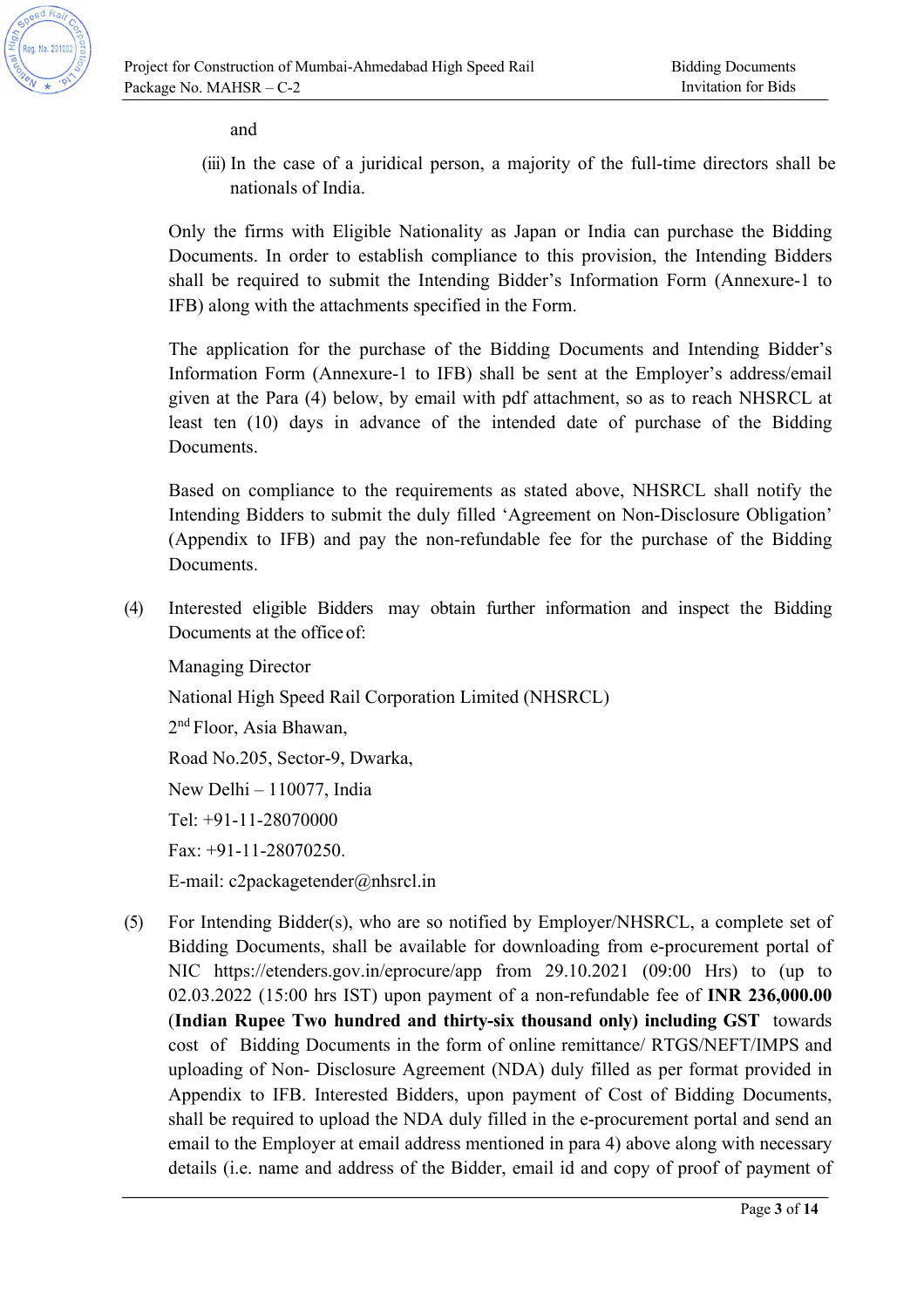

cost of Bidding Document), at least two (2) working days in advance of deadline for submission of Bids. Upon verification of receipt of cost of Bidding Document and NDA, Employer will approve or reject the Bidder to download the Bidding Document from eprocurement portal of NIC https://etenders.gov.in/eprocure/app. IFB No. i.e. **MAHSR-C-2** must be entered in remarks at the time of online transaction of payment, failing which payment may not be considered. NHSRCL account details for online remittance are given below:

**Account Name -** National High Speed Rail Corporation Limited,

**Bank -** HDFC Bank Limited, 209-214, Kailash Building, 26, Kasturba Gandhi Marg, New Delhi-110001

**Account No -** 57500000079852

**IFSC Code -** HDFC0000003

**MICR –** 110240001

- (6) The provisions in the Instructions to Bidders and in the General Conditions of Contract are the provisions of the Standard Bidding Documents under Japanese ODA Loans for the Procurement of Works by Japan International Cooperation Agency (JICA), October 2012 Version 1.1 and FIDIC Conditions of Contract for Construction for Building and Engineering Works Designed by the Employer, Multilateral Development Bank Harmonised Edition June 2010, respectively.
- (7) Bids must be submitted online only on e-procurement portal https://etenders.gov.in/eprocure/app from 23.02.2022 (9:00 hrs) up to deadline for submission of bids i.e. 02.03.2022 (15:00 hrs). Bid through any other mode shall not be entertained. However, Bid Security of INR 900,000,000.00 (Indian Rupee Nine Hundred Million only) in original shall be submitted physically by the Bidder on or before deadline for submission of Bids. The Instructions for Online Bid Submission are **annexed herein**.
- (8) To participate in the e-bidding process, it is mandatory for the Bidder to register their firm with e-procurement portal https://etenders.gov.in/eprocure/app to have a user ID and password and the Bidder should be in possession of Class III Digital Signature Certificate (DSC) in the name of the person duly authorized to sign and submit the Bid on behalf of the Bidder from any Certifying Authority recognized by CCA India, with their profile.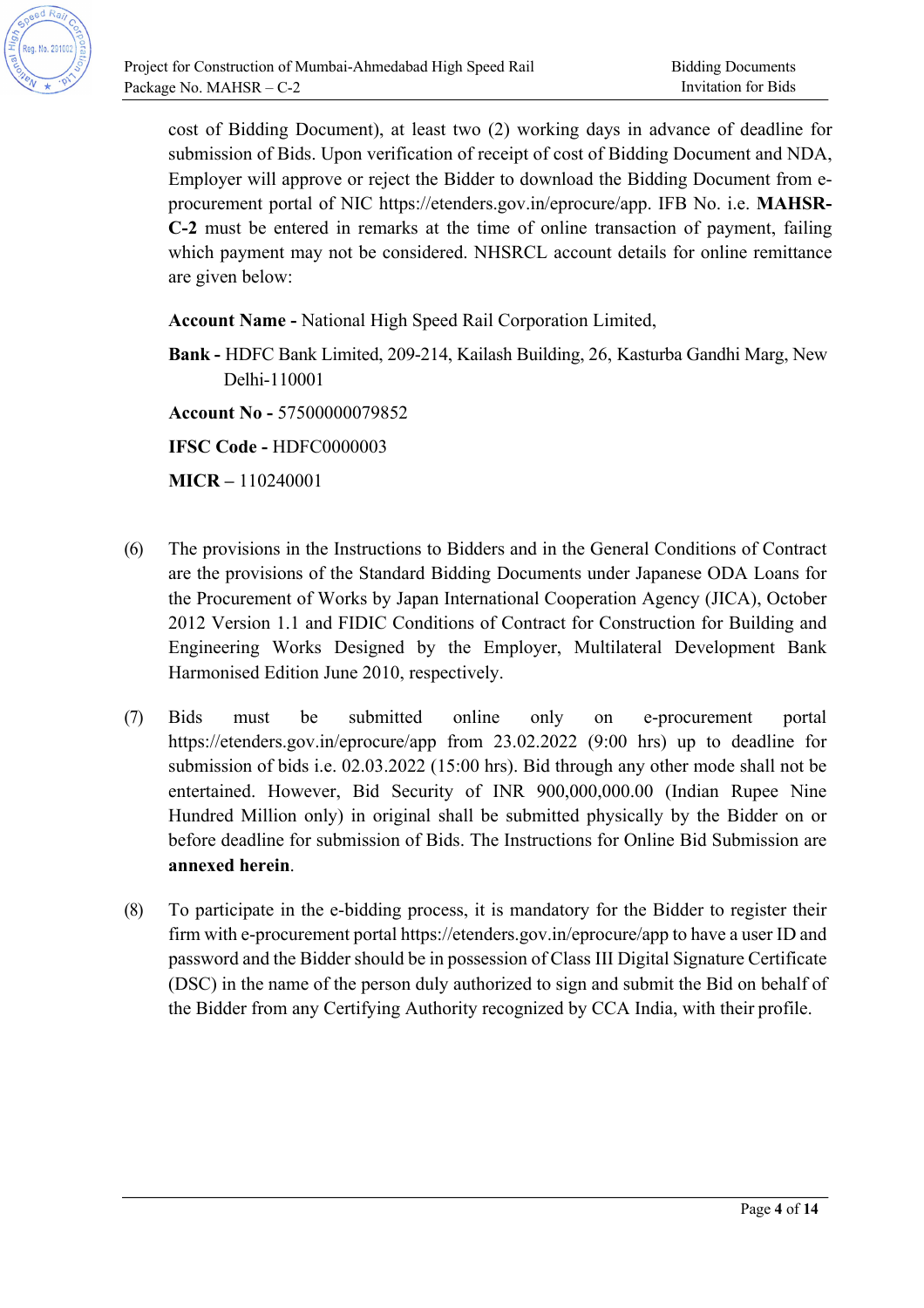- (9) Only the Technical Bid will be opened online at e-procurement portal *https://etenders.gov.in/eprocure/app* at 15:00 hrs on 03.03.2022.
- (10) Interested eligible Bidders, who purchased the Bidding Documents beforehand, are invited to attend a Pre-bid meeting to be held on 16.12.2021 at 1100 hrs. The Pre-bid meeting will be held through Video Conference (VC).

The Bidders who wish to join the VC shall be required to send a request email (along with necessary details such as name and address of the bidder, name, designation & email id of the person(s) who shall attend the meeting), at email mentioned at para 4) above, at least two (2) working days in advance of the date of pre-bid meeting. Employer shall send the link for VC. Employer reserves the right to restrict the number of links per Bidder based on the total requests received. Employer reserves the right to reject any request received after the deadline of such requests stated above.

### **Participation to this Pre-Bid Meeting is not mandatory.**

(11) Courts in Delhi alone shall have the jurisdiction to entertain any application or other proceedings in accordance with Laws in India in respect of anything arising under this Bid.

S/d

Managing Director National High Speed Rail Corporation Limited (NHSRCL) 2nd Floor, Asia Bhawan Road No.205, Sector-9, Dwarka New Delhi – 110077, India.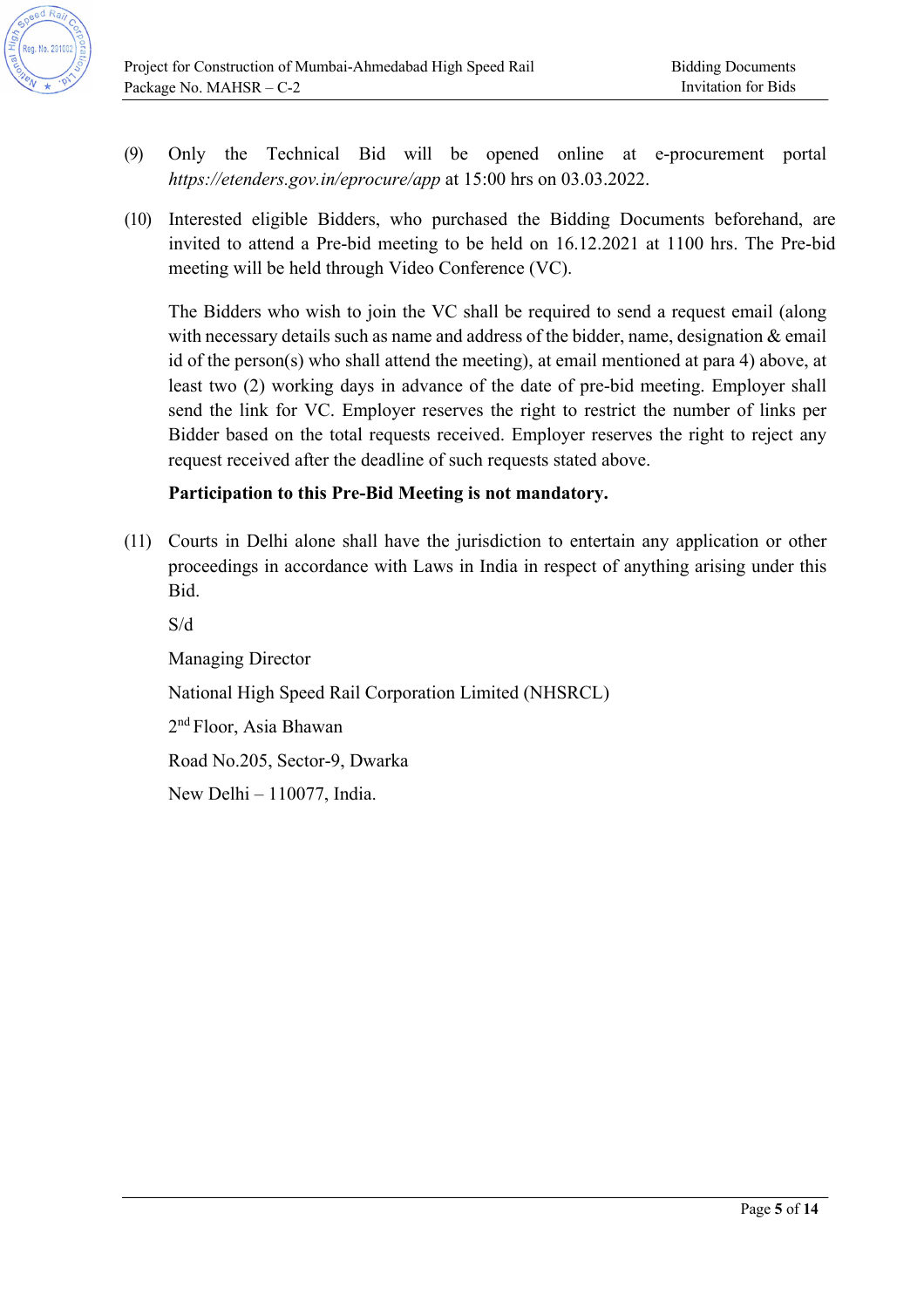

### **APPENDIX TO IFB**

## **AGREEMENT ON NON-DISCLOSURE OBLIGATION**

This Agreement on Non-Disclosure Obligation (hereinafter referred to as "this Agreement") is made by National High Speed Rail Corporation Limited (herein after referred to as NHSRCL) and the firm, who has made the payment towards cost of Bidding Documents vide memo no. ………………dated……… (insert payment details) for the purchasing of Bidding Documents (hereinafter called as Invitee). Here after the Invitee and NHSRCL shall be collectively referred as the "Parties" and individually referred to as a "Party" in reference to this agreement.

#### **1.0 PURPOSE**

The purpose of this Agreement of "Non-Disclosure Obligation" is for the Invitee to be able to properly manage and maintain the confidentiality of the information provided or disclosed by the NHSRCL for Mumbai-Ahmedabad High Speed Railway Corridor (hereinafter referred to as "the Projects").

#### **2.0 DEFINITIONS**

The following terms as used in this Agreement are defined as follows:

- **2.1** "Confidential Information" shall mean:
	- (i) the terms and conditions of this Agreement; and
	- (ii) as provided by the NHSRCL, in connection with or relating to the Projects, to the Invitee, any information related to the Projects (such as, but not limited to, technical documents and technical data, business documents, drawings and commercial data) including written information, oral information and information contained in any form of media or device, that is clearly identified by the NHSRCL as confidential information at the time of its disclosure.
- **2.2** Notwithstanding anything else contained in this Agreement, the Confidential Information shall not include any information:
	- (a) that is, at the time of its disclosure, possessed by the Invitee without owing any confidentiality obligation;
	- (b) with regard to the technology or knowledge that is independently developed by the Invitee with no relation to any Confidential Information;
	- (c) that is properly acquired by the Invitee from a third party without owing any confidentiality obligation and such third party is not in breach of any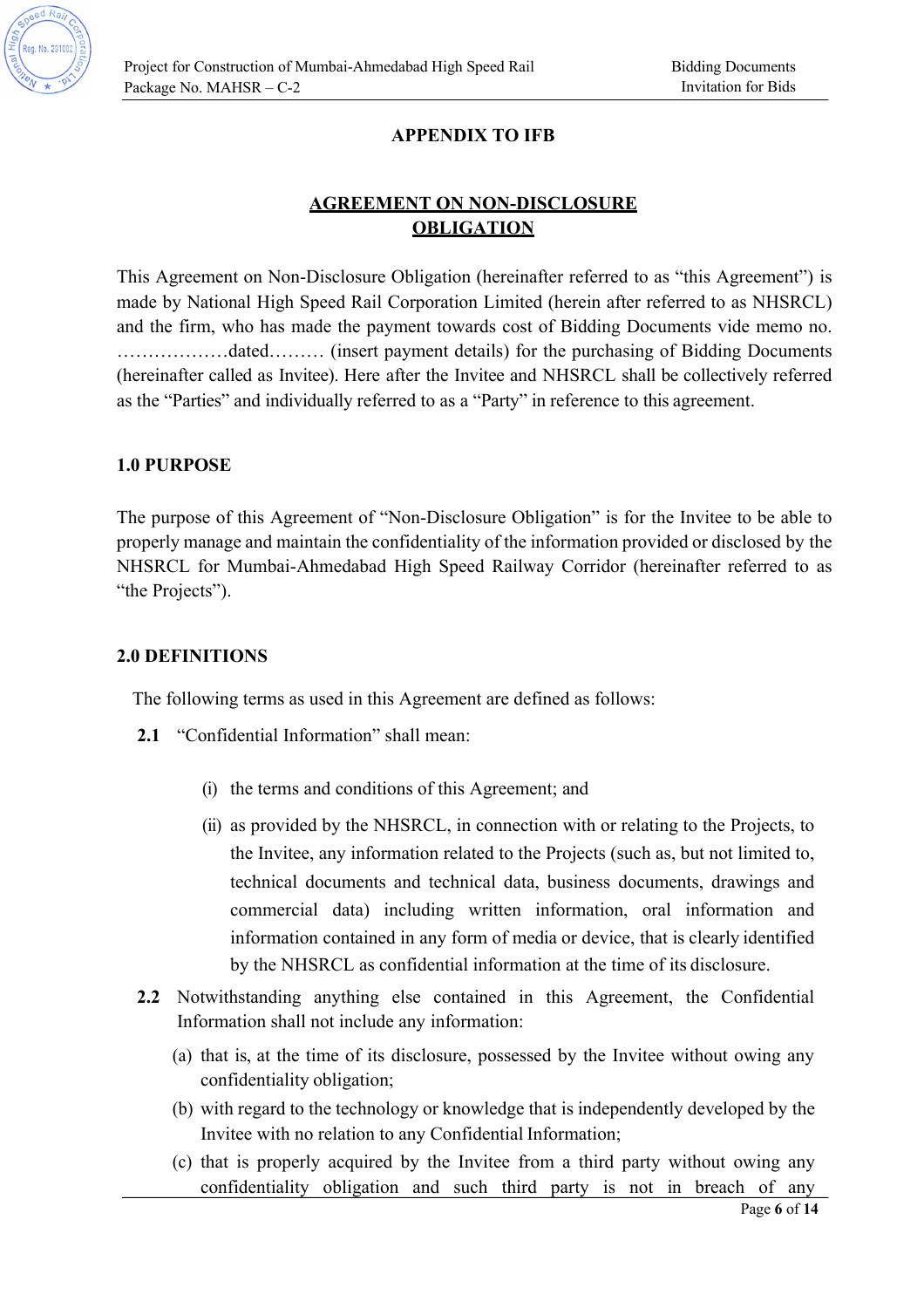confidentiality obligation relating to such information;

- (d) that the NHSRCL, by prior written consent, permits the disclosure of (subject to the terms and conditions of such consent from the NHSRCL);
- (e) that is disclosed by the NHSRCL to a third party without imposing any confidentiality obligation thereon; or
- (f) that subsequently becomes publicly known for a reason other than that attributable, directly or indirectly, to the Invitee after its disclosure.

## **3.0 CONFIDENTIALITY**

- **3.1** The Invitee shall be obligated to keep the Confidential Information in confidence with the care of a good manager and shall not disclose or divulge the Confidential Information to any third party. Upon the discovery of any breach of this Agreement or the improper disclosure or misuseof the Confidential Information, the Invitee shall notify the NHSRCL and shall take all necessary actions to prevent any further breach, improper disclosure or misuse, including by causing the persons to whom the Invitee disclosed Confidential Information to agree and adhere to non-disclosure terms similar to those set forth in this Agreement.
- **3.2** Notwithstanding Section 3.1 above, the Invitee may disclose Confidential Information: (i) to the extent necessary, to (a) the Invitee's officers and employees (hereinafter collectively referred to as the "Employees") who need to know such Confidential Information for purposes of the Projects, (b) lawyers, advisors and other specialists owing confidentiality obligations under applicable laws, regulations or agreements and who are engaged by the Invitee to render services in connection with the Projects, (c) potential members participating in bids of the Projects and (ii) in accordance with applicable laws, rules and regulations, and any mandatory order by a court with jurisdiction or other public agency with jurisdiction; provided, however, that, if, and legally permitted to do so, the Invitee shall promptly notify the NHSRCL and take reasonable steps to assist the NHSRCL in contesting such order or otherwise in protecting the NHSRCL's rights prior to disclosure, to minimize the Confidential Information which is disclosed to follow such order.
- **3.3** The Invitee shall impose upon all of the Employees who have or have had access to the Confidential Information, confidentiality obligations which continue after such Employee's retirement/resignation/leave from the Invitee's company, equivalent to those of the Invitee under this Agreement and shall ensure such Employees comply therewith. The Invitee shall be jointly and severally responsible with such Employees (including former Employees) for any breach of such confidentiality obligations by such Employees (including former Employees).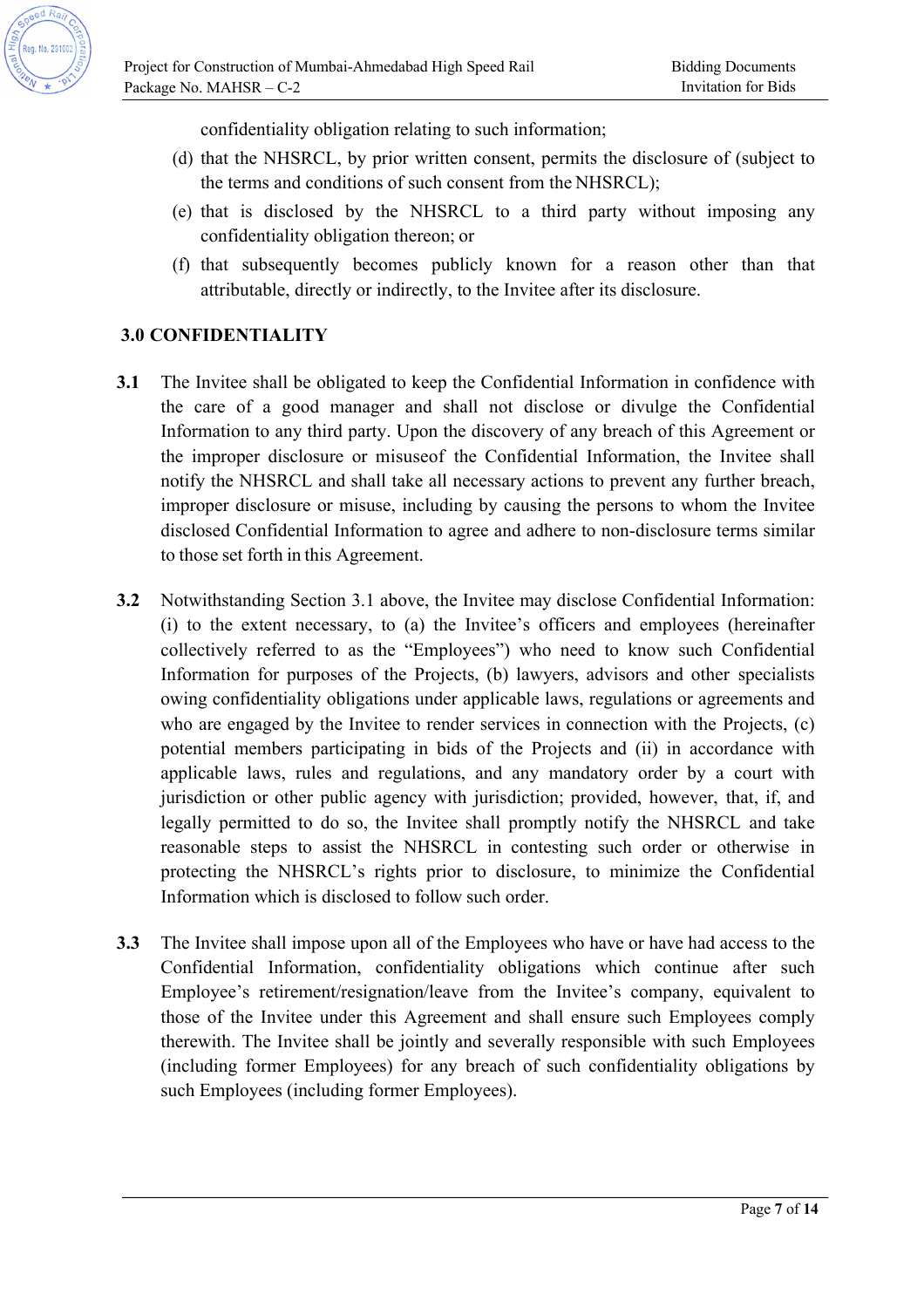

**3.4** The Invitee shall insert the relevant clause in their agreement/contract to impose the same obligation as stipulated in this Agreement to other members, consultants, subcontractors, manufactures etc. participating for such bids.

#### **4.0 INTELLECTUAL PROPERTY RIGHTS**

The Parties have expressly understood and agreed that all rights, including but not limited to those rights for property and intellectual property rights (including but not limited to patent rights, design rights, copyrights, trade secret rights and all other intellectual and industrial property rights of any sort throughout the world, the same shall apply hereinafter), regarding the Confidential Information or any other information mutually shared among the Parties will remain the exclusive property rights of the respective property rights holder.

#### **5.0 NO WARRANTS**

The Invitee has expressly understood and agreed that neither NHSRCL nor the Invitee have any obligation under or by virtue of this Agreement to enter into furnishing, trading, development, or technology licensing agreement, or any other agreement, from or to the Invitee any products, services, or any technologies.

#### **6.0 EXPORT CONTROL**

In the event that sample products or technology including the Confidential Information is exported to India or any other country or provided to a resident in country by the Invitee, the Parties hereby confirm and agree on the need to adhere to the laws and regulations of such and other countries and perform any necessary procedures, including obtaining export permits.

#### **7.0 DAMAGES**

Each Party agrees to indemnify, save and hold harmless the other Parties from and against any and all losses, liabilities, expenses (including, legal fees and costs), claims, liens, damages or the like (limited to common direct damages actually incurred) incurred by the other Parties as a result of any breach of any provision of this Agreement.

#### **8.0 GOVERNING LAW**

This Agreement shall be governed by and construed in accordance with the laws of the Republic of India.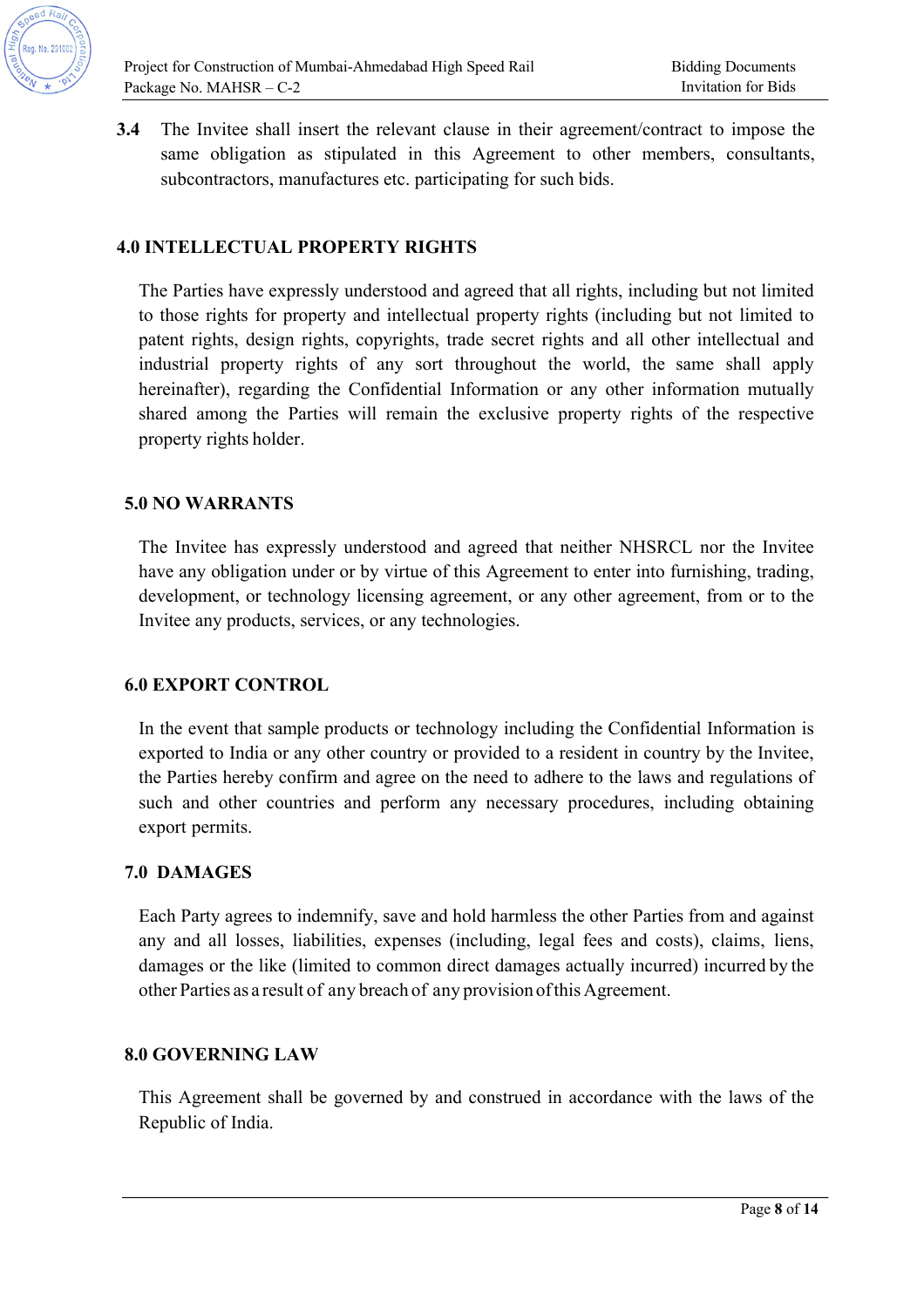

### **9.0 JURISDICTION**

The Parties will submit any disputes arising from or in connection with this Agreement that cannot be solved by good faith consultation among the Parties to the exclusive jurisdiction of Courts of Delhi for the court of first instance.

## **10.0 TERM**

- **10.1** The effective term of this Agreement shall run for a six (6) year period from the date hereof, and thereafter automatically extended for successive period of one (1) year each, unless each Party shall have otherwise notified to the other Parties in writing at least one (1) month prior to the expiry of this Agreement or any extension thereof.
- **10.2** Notwithstanding the above, the obligations of the Invitee in relation to the Confidential Information shall survive after the termination of this Agreement.
- **10.3** Upon the termination of this Agreement, or at any time prior thereto upon the written request of the NHSRCL, the Invitee shall cease all use of and shall promptly return to the NHSRCL (at the expense of the Invitee), or shall promptly destroy in accordance with the reasonable instructions of the NHSRCL, all of the Confidential Information it received that is in tangible or electronic/digital form (including but not limited to originals, all summaries, copies and excerpts). In the event of its destroying, the Invitee shall destroy such Confidential Information by the way of non-reusable.

#### **11.0 MISCELLANEOUS**

- **11.1** This Agreement is the entire agreement between the Parties as to the subject matter hereof and supersedes any and all previous agreements, whether oral or written, as to its subject matter. It may be modified only by the written agreement of the Parties.
- **11.2** Any information disclosed to the Invitee by the NHSRCL before execution of this Agreement shall be treated subject to this Agreement.
- **11.3** If any provision of this Agreement shall be invalid or unenforceable, such invalidity or unenforceability shall not render the entire agreement invalid. Rather, this Agreement shall be construed as if not containing the particular invalid or unenforceable provision, and the right and obligations of each Party shall be construed and enforced accordingly.
- **11.4** No failure or delay by each Party in exercising any right, power or privilege hereunder shall operate as a waiver thereof nor shall any single or partial exercise thereof preclude any other or further exercises of any rights, powers or privileges hereunder.
- **11.5** This Agreement constitutes a non-disclosure agreement only and shall not be construed as a teaming, joint venture or other such arrangement. Nothing in this Agreement shall grant to any Party the right to make commitments of any kind for or on behalf of the other Parties without the prior written consent of the other Parties.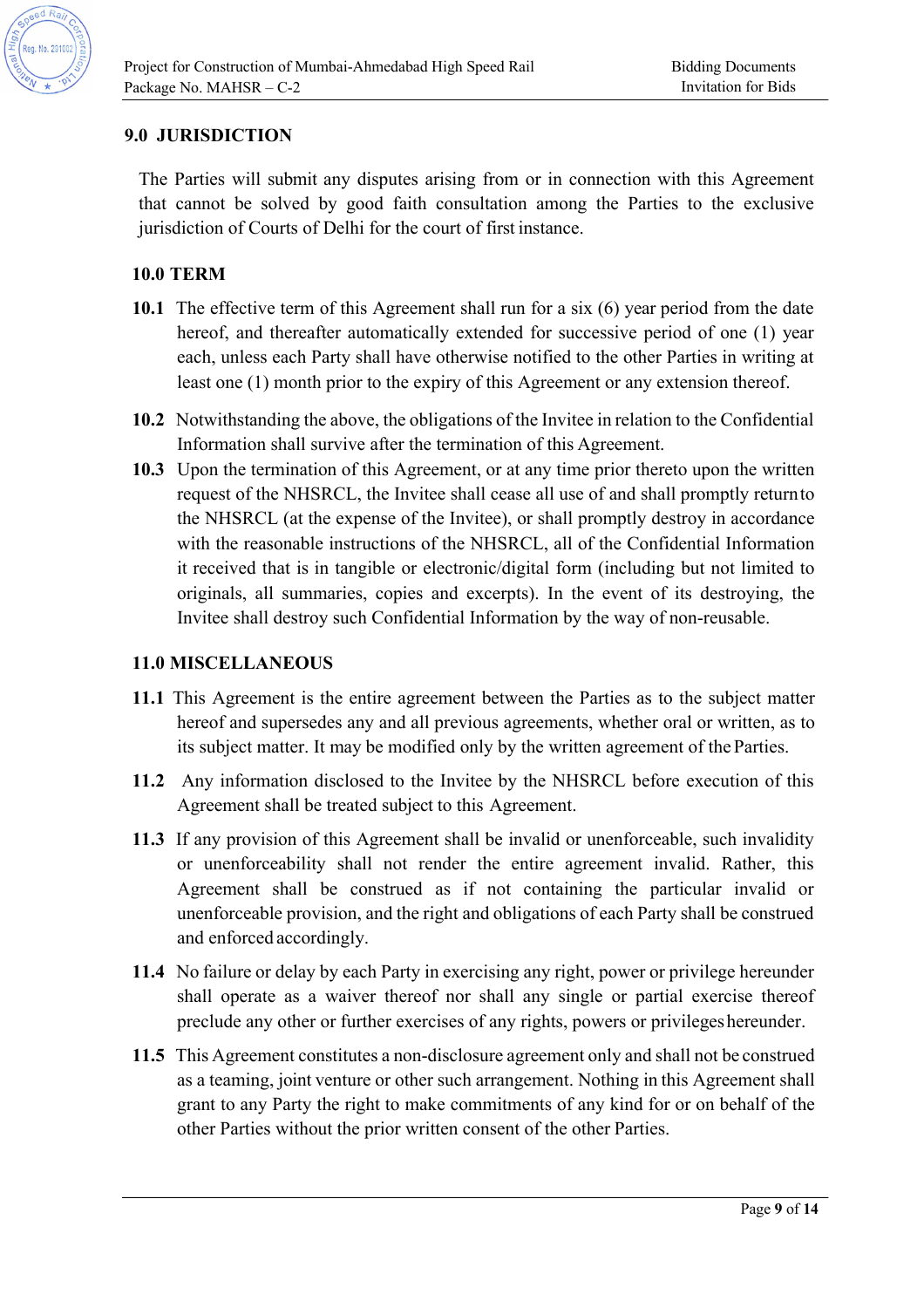

"Whereof, the parties hereto have caused this Agreement to be executed on the day, month and year specified above.

For and on behalf of NHSRCL For and on behalf of Invitee(s)

Signed by------------- Signed by---------- Name…… Name…… Position….. Position…. Date ………

Company Stamp….. Company Stamp…

Company….. Company…

(End of APPENDIX to IFB)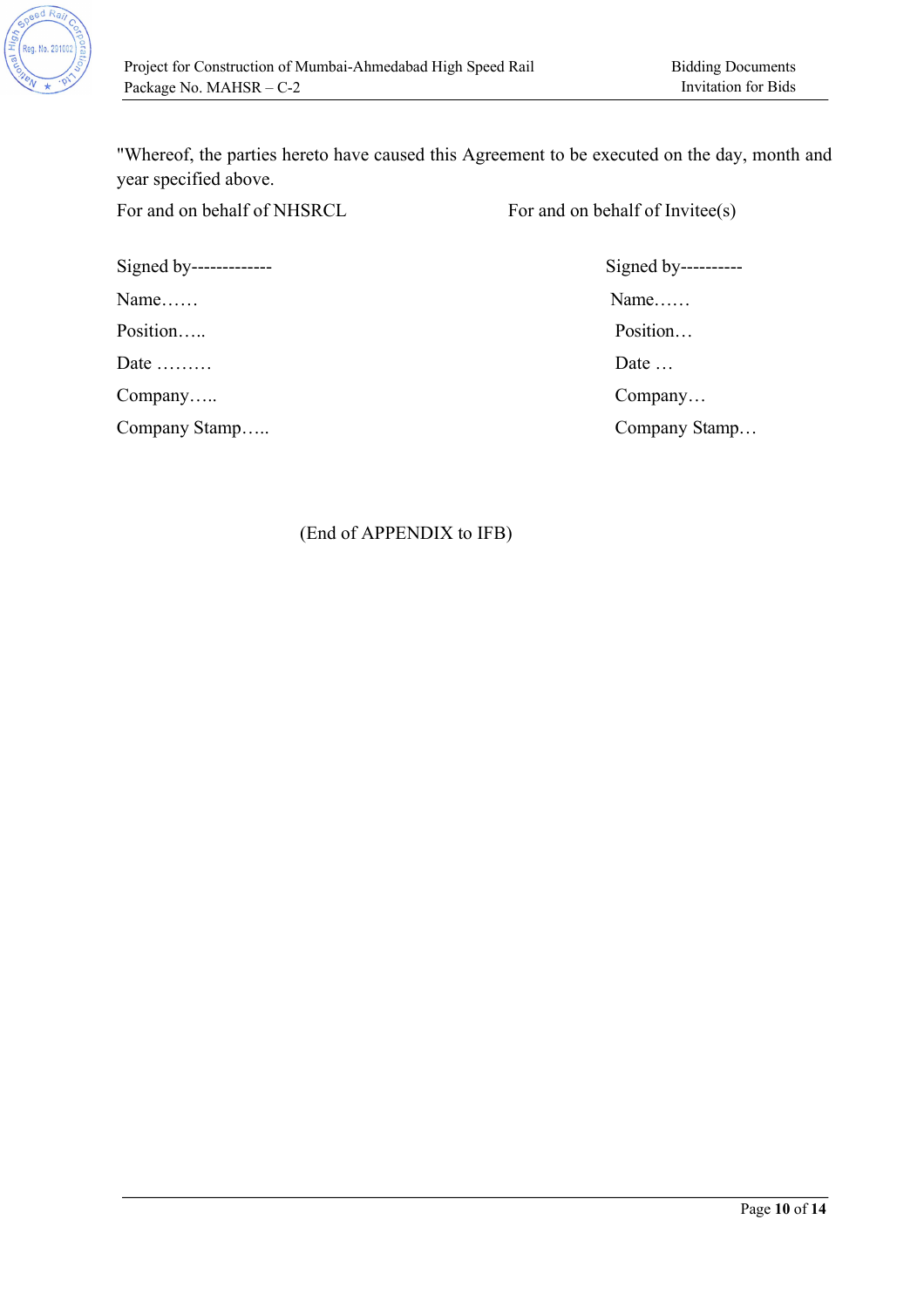

## **ANNEXURE-1 to IFB**

### **INTENDING BIDDER'S INFORMATION FORM**

Date: [insert day, month, year]

IFB No.: Package No. MAHSR-C-2

[The Intending Bidder shall provide the following information.]

| Intending Bidder's legal name: [insert full name]                     |  |
|-----------------------------------------------------------------------|--|
| Intending Bidder's actual or intended country of registration:        |  |
| [insert country of registration]                                      |  |
| Intending Bidder's actual or intended year of incorporation:          |  |
| [insert year of incorporation]                                        |  |
| Intending Bidder's legal address in country of registration:          |  |
| [insert street/ number/ town or city/ country]                        |  |
| Intending Bidder's authorized representative (holding Power of        |  |
| Attorney to sign the Forms) information:                              |  |
| Name: [insert full name]                                              |  |
| Address: [inset street/ number/ town or city/ country]                |  |
| Telephone/Fax numbers: [insert telephone/fax numbers, including       |  |
| country and city codes]                                               |  |
| E-mail address: [insert E-mail address]                               |  |
| Attached are copies of original documents of:                         |  |
| 1. Memorandum and Articles of Association (or equivalent              |  |
| documents of constitution or association), and/or documents of        |  |
| registration of legal entity named above.                             |  |
| 2. The written confirmation of authorization to sign on behalf of the |  |
| Intending Bidder in the form of Organizational Board Resolution or    |  |
| its equivalent and Power of Attorney specifying the representative's  |  |
| authority to sign the Form.                                           |  |

This is to declare that the intending bidder is a Japanese/ Indian entity as per Clause (3) of IFB.

> Intending Bidder's Representative: Signature: ………………….… Name: ………………….……. Position: ………………….…. Date: ………………………….. Company: …………………….. Company stamp: ………………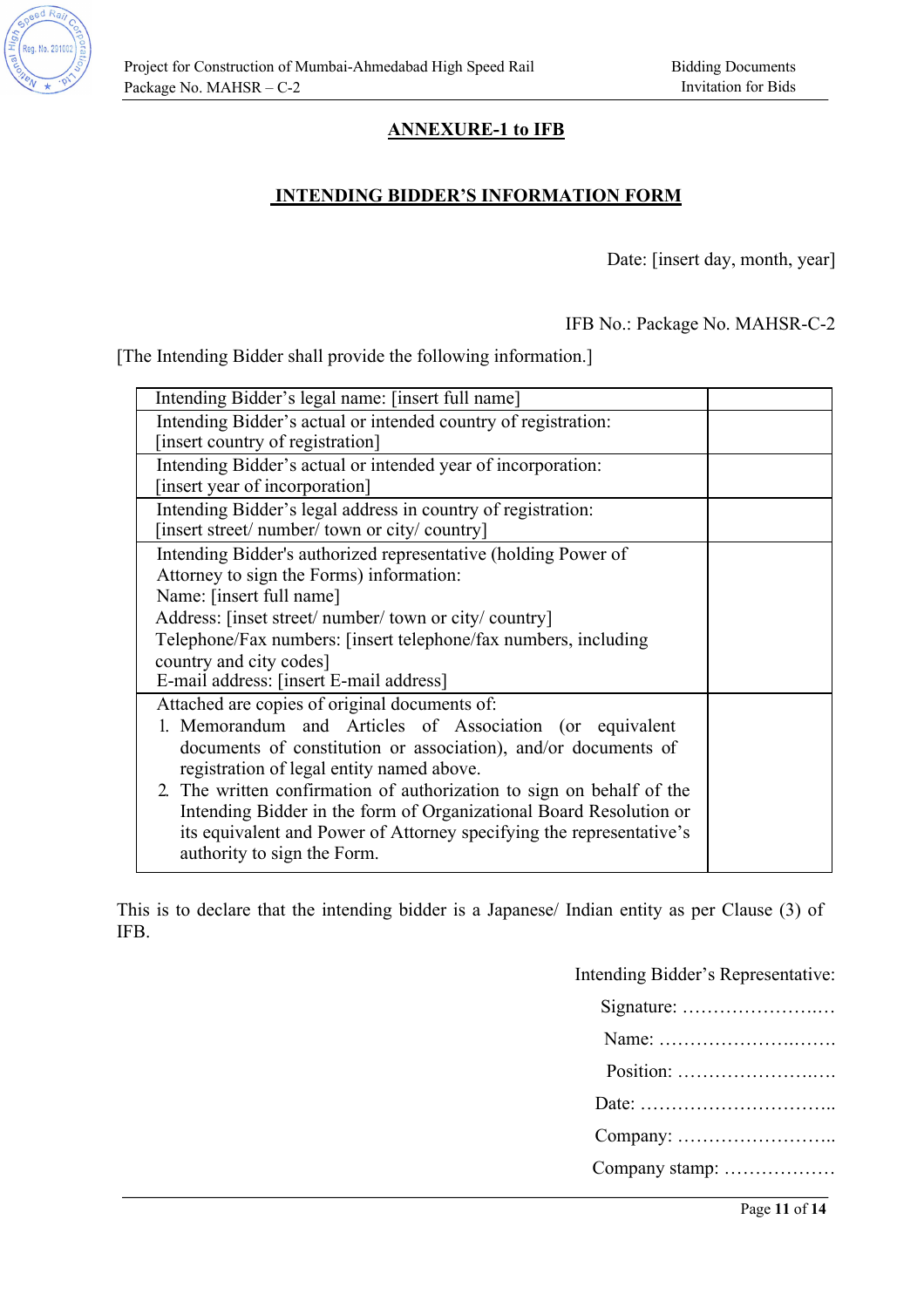

#### **Instructions for Online Bid Submission:**

The Bidders are required to submit soft copies of their bids electronically on the eprocurement portal of NIC (CPP Portal) https://etenders.gov.in/eprocure/app, using valid Digital Signature Certificates. The instructions given below are meant to assist the bidders in registering on the CPP Portal, prepare their bids in accordance with the requirements and submitting their bids online on the CPP Portal.

More information useful for submitting online bids on the Portal may be obtained on the same portal of NIC i.e. https://etenders.gov.in/eprocure/app.

#### **REGISTRATION**

1) Bidders are required to enroll on the above mentioned e-Procurement portal by clicking on the link "**Online bidder Enrollment**" on the Portal which is free of charge.

2) As part of the enrolment process, the bidders will be required to choose a unique username and assign a password for their accounts.

3) Bidders are advised to register their valid email address and mobile numbers as part of the registration process. These would be used for any communication from the eprocurement Portal.

4) Upon enrolment, the bidders will be required to register their valid Digital Signature Certificate (Class III Certificates with signing key usage) issued by any Certifying Authority recognized by CCA India (e.g. Sify / nCode / eMudhra etc.), with their profile. For foreign bidders, the Digital Signature Certificate (DSC) is issued by eMudhra (https://www.emudhra.com/foreign-dsc.html).

5) Only one valid DSC should be registered by a Bidder. Please note that the bidders are responsible to ensure that they do not lend their DSC's to others which may lead to misuse.

6) Bidder then logs in to the site through the secured log-in by entering their user ID / password and the password of the DSC / e-Token.

#### **SEARCHING FOR BID DOCUMENTS**

1) There are various search options built in the e-Procurement Portal, to facilitate bidders to search active bids by several parameters. These parameters could include Bid ID, Organization Name, Location, Date, Value, etc. There is also an option of advanced search for bids, wherein the bidders may combine a number of search parameters such as Organization Name, Form of Contract, Location, Date, Other keywords etc. to search for a bid published on the e-procurement Portal.

2) Once the bidders have selected the tenders they are interested in, they may download the required bidding documents after paying the cost of bidding document. These bids can be moved to the respective 'My Tenders' folder. This would enable the e-procurement Portal to intimate the bidders through SMS / e-mail in case there is any corrigendum issued to the bidding document.

3) The bidder should make a note of the unique Bid ID assigned to each tender, in case they want to obtain any clarification / help from the Helpdesk.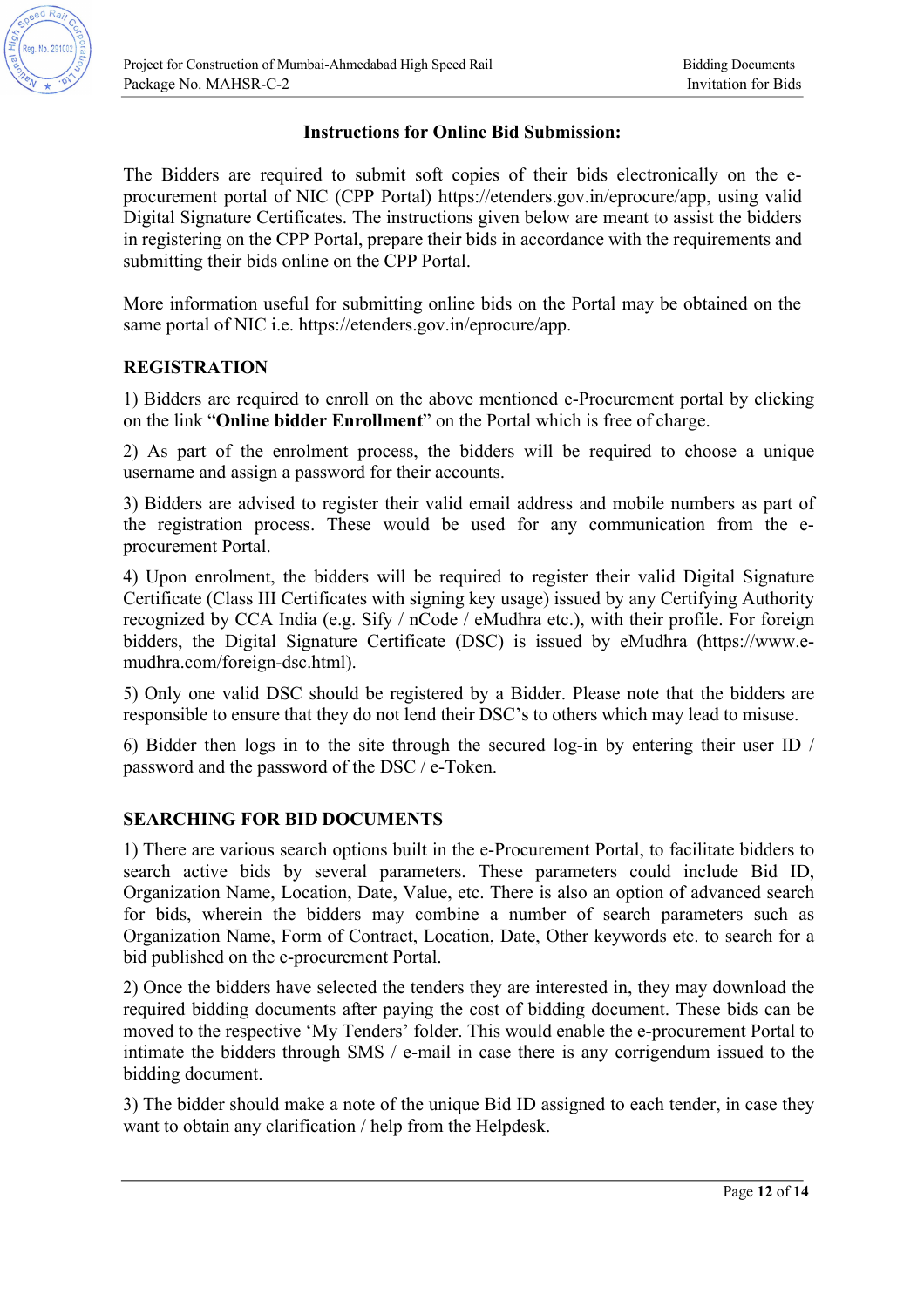

## **PREPARATION OF BIDS**

1) Bidder should take into account any corrigendum published on the bidding document before submitting their bids.

2) Please go through the tender advertisement and the bidding document carefully to understand the documents required to be submitted as part of the bid. Please note the number of covers in which the bid documents have to be submitted, the number of documents – including the names and content of each of the document that need to be submitted. Any deviations from these may lead to rejection of the bid.

3) Bidder, in advance, should get ready the bid documents to be submitted as indicated in the bidding document / schedule and generally, they can be in PDF / XLS / RAR / DWF/JPG formats. Bid documents may be scanned with 100 dpi with black and white option which helps in reducing size of the scanned document.

4) To avoid the time and effort required in uploading the same set of standard documents which are required to be submitted as a part of every bid, a provision of uploading such standard documents (e.g. PAN card copy, GST certificate copy, annual reports, auditor certificates etc.) has been provided to the bidders. Bidders can use "My Space" or ''Other Important Documents'' area available to them to upload such documents. These documents may be directly submitted from the "My Space" area while submitting a bid, and need not be uploaded again and again. This will lead to a reduction in the time required for bid submission process.

#### **SUBMISSION OF BIDS**

1) Bidder should log into the website well in advance for bid submission so that they can upload the bid in time i.e. on or before the bid submission time. Bidder will be responsible for any delay due to other issues.

2) The Bidder has to digitally sign and upload the required bid documents one by one as indicated in the bidding document. The Digital signature (DSC) used for uploading of the bid submission should be in the name of the person to whom the power of attorney (POA) have been issued.

3) Bidder has to select the payment option as "offline" to pay the tender fee/ cost to bidding document/ Bid Security as applicable and enter details of the instrument.

4) Bidder should prepare the Bid Security as per the instructions specified in the tender document. The original should be posted/couriered/given in person to the concerned official, latest by the last date of bid submission or as specified in the tender documents. The details of the DD/any other accepted instrument, physically sent, should tally with the details available in the scanned copy and the data entered during bid submission time. Otherwise the uploaded bid will be rejected.

5) Bidders are requested to note that they should necessarily submit their Price Bids in the format provided and no other format is acceptable. If the Price bid has been given as a standard BOQ/Price Schedule format with the bidding document, then the same is to be downloaded and to be filled by each Bidder. Bidders are required to download the BOQ/Price Schedule file, open it and complete the coloured (unprotected) cells with their respective financial quotes and other details (such as name of the Bidder). No other cells should be changed. Once the details have been completed, the Bidder should save it and